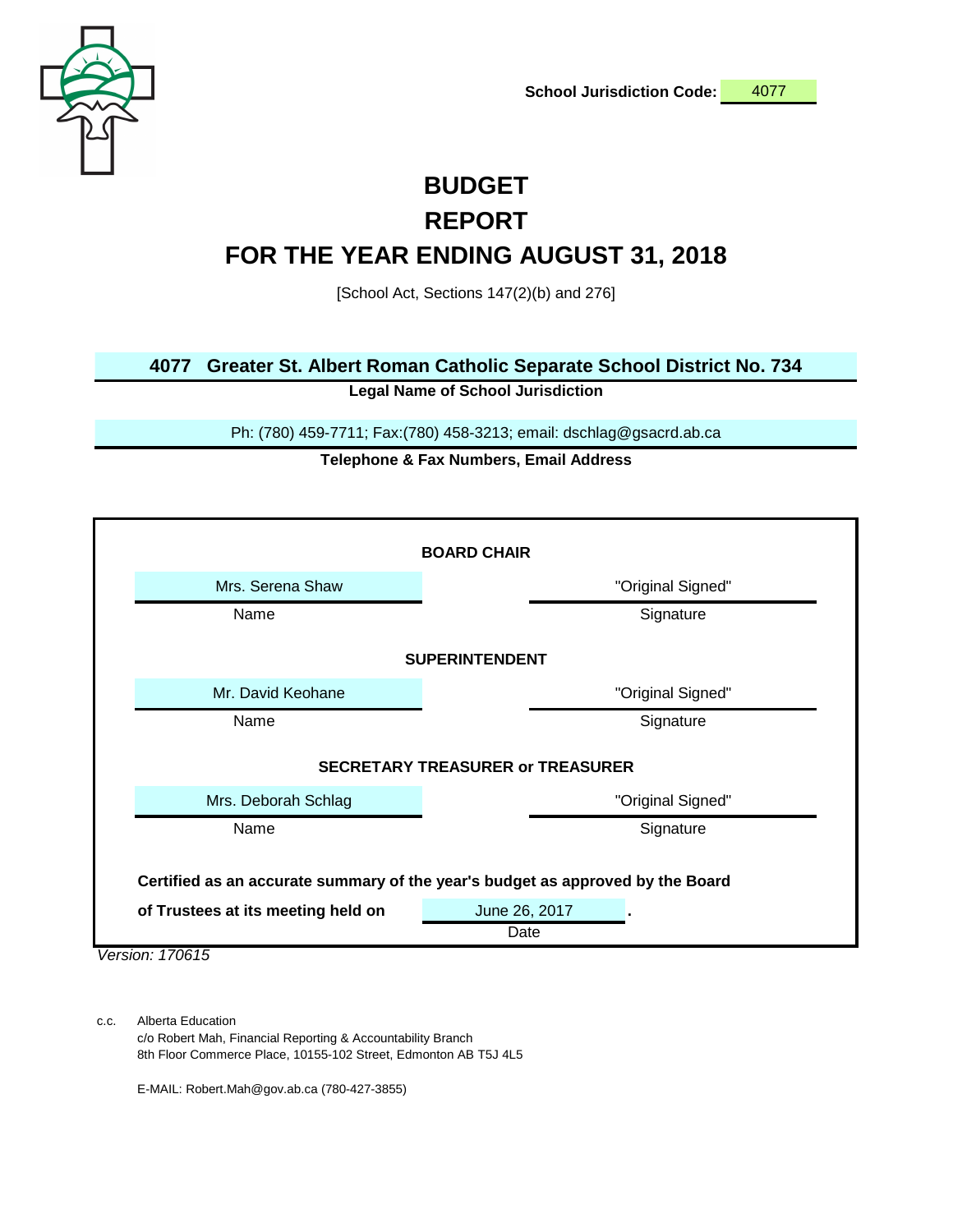

**Page**

# **TABLE OF CONTENTS**

|                                                                                            | raye  |
|--------------------------------------------------------------------------------------------|-------|
| BUDGETED STATEMENT OF OPERATIONS & ALLOCATION OF EXPENSES (BY OBJECT)                      |       |
| <b>BUDGETED SCHEDULE OF FEE REVENUE &amp; SUPPLMENTARY DETAILS OF FEE REVENUE</b>          | 4 & 5 |
| PROJECTED STATEMENT OF CHANGES IN ACCUMULATED OPERATING SURPLUS (2016/2017 & 2017/2018)    |       |
| SCHEDULE OF USES FOR ACCUMULATED SURPLUSES AND RESERVES (2017/2018, 2018/2019 & 2019/2020) |       |
| ANTICIPATED CHANGES IN ACCUMULATED OPERATING SURPLUS (SUPPLEMENTARY INFORMATION)           | 8 & 9 |
| <b>PROJECTED STUDENT STATISTICS</b>                                                        | 10    |
| <b>PROJECTED STAFFING STATISTICS</b>                                                       | 11    |
| <b>BOARD AND SYSTEM ADMINISTRATION CALCULATION</b>                                         | 12    |

Color coded cells:

blue cells: require the input of data/descriptors wherever applicable.<br>
salmon cells: contain referenced juris. information - protected<br>
white cells: within text boxes REQUIRE th

green cells: populated based on information previously submitted

| ∥grey cells |
|-------------|
| white cells |
| yellow cel  |

ls: within text boxes REQUIRE the input of points and data.<br>Ills: to be completed when yellow only.

# **HIGHLIGHTS, PLANS, ASSUMPTIONS AND RISKS SUMMARY- 2017/2018 BUDGET REPORT**

Education Plan. At a minimum, they disclose key budget assumptions, financial & business risks, and specific strategies explaining how this budget will support the jurisdiction's plans. The following were presented to the Board and approved as underlying the budget. These key points and assumptions used in development of the budget take into consideration the economic environment of the jurisdiction, focus on anticipated changes from current year, and are realistic and consistent with the three year

## *Budget Highlights, Plans & Assumptions:*

For 2017-2018, School Jurisdiction Funding Rates remain the same as in 2016-2017.

Approximately 80% of all revenue received goes directly to Instruction and the Board Approved Class Size for grades 1-9 has been constant since 2012-13. The High School Class Size, for allocation purposes, increased from 28.0 to 30.5 in 2016-2017, to improve equity at all grade levels and remains unchanged for 17-18.

The District expects an decrease in certificated staff of 4.4 FTE and a slight reduction of non-certificated staff by 2 positions in recognition of a conservative decrease in enrolment, due to a new school opening in a high density St. Albert neighborhood .

On average, over 75% of the District's overall expenses go toward personnel costs (salary and benefits), which is consistent with previous years, given that GSACRD contracts out both transportation and custodial services.

The District is projecting a deficit operating budget for 2017-2018 of (\$490,162).

\* Instructional spending is projected for 2017-18 at \$9,826 per FTE student (based on 5,655 FTE students).

\* Operational spending is projected for 2017-18 at \$12,343 per FTE student (based on 5,655 FTE students).

Based on this budget, the estimated Accumulated Operating Surplus of \$856,629 expected on August 31, 2018 is approximately 1.2% of budgeted revenue and represents only 2.5 days of budgeted operating expenditures (based on 200 days).

The Classroom Improvement Fund (CIF) is designated at \$736,000 for the District, but has not been included in the Revenue used for this budget, as the distribution of funds is unknown at this time; subject to unanimous agreement by the members of the committee, which is scheduled to meet on June 27th for an initial review. Funds are available until Dec 15, 2017 and must be returned if not fully utilized.

## *Significant Business and Financial Risks:*

The District remains fully committed to French Immersion in St. Albert, Morinville, and Legal and provides additional support to all Dual Track Schools with an increased allocation as laid out in the Principles for the Basis of Allocations to Schools.

The District is committed to the goals outlined in Inspiring Education and is making efforts to transition away from traditional libraries toward a learning commons environment which promotes an inclusive, flexible, learner-centered, physical and/or virtual space for collaborative inquiry, imagination and play to expand and deepen learning for individual students and groups. All high schools are participants in the Flexible Programming Model and all revenue is pooled for grade K-12 distribution through the Basis for Allocations to Schools as approved by the Board of Trustees. Resources are directed to student independence so that they may learn, live fully, and serve others regardless of ability.

Necessary Transportation Fee increases for non-funded students receiving enhanced services (less than 2.4 km from the designated school) were covered through use of unrestricted surplus funds, which cannot be sustained over the long term. The District did feel it necesary to hold fees constant during this year of transition and felt the use of reserves was well suited to the current situation.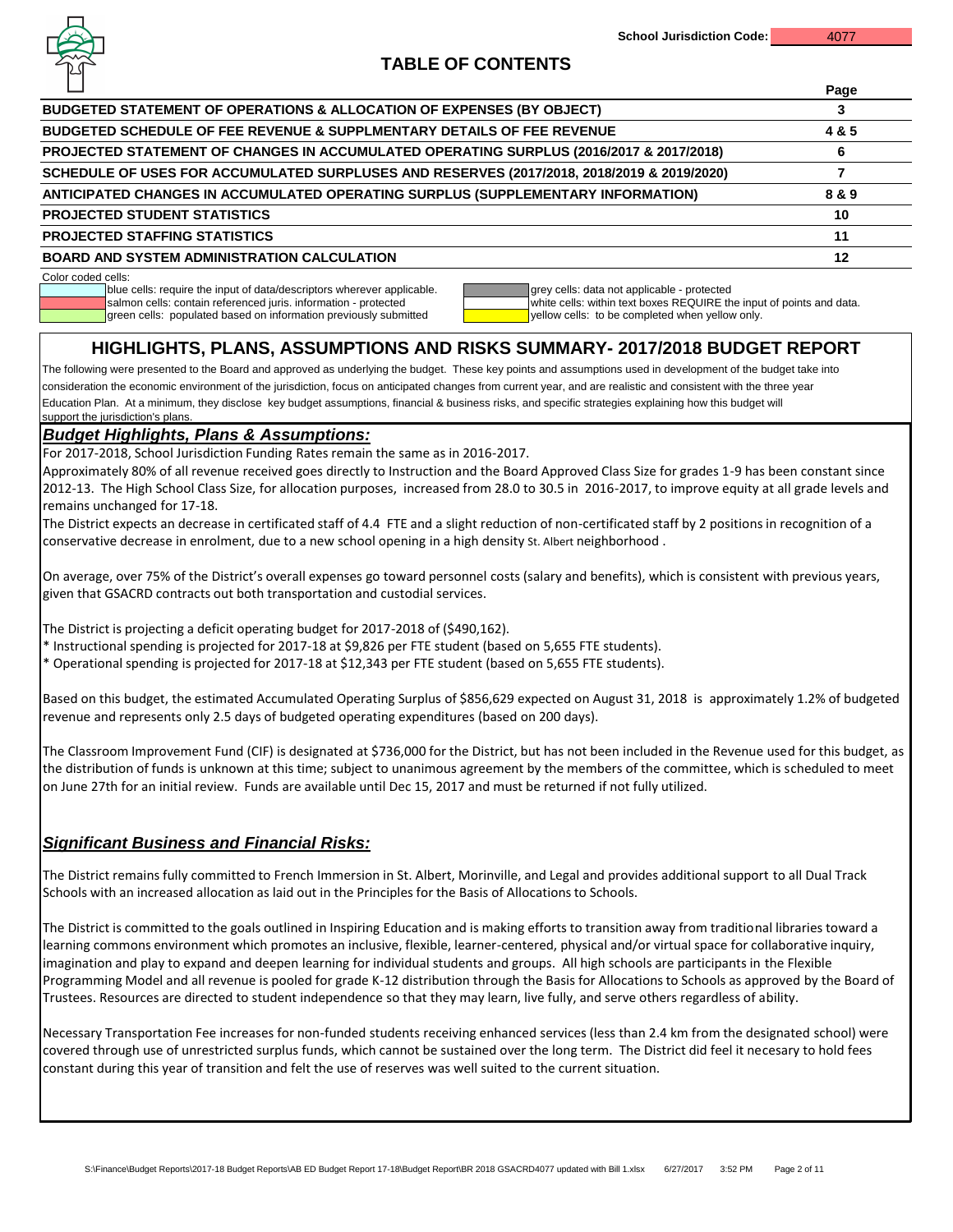|                                               | <b>Approved</b><br><b>Budget</b><br>2017/2018 | <b>Fall Budget</b><br><b>Update</b><br>2016/2017 | <b>Actual</b><br>2015/2016 |
|-----------------------------------------------|-----------------------------------------------|--------------------------------------------------|----------------------------|
| <b>REVENUES</b>                               |                                               |                                                  |                            |
| <b>Alberta Education</b>                      | \$56,854,344                                  | \$55,389,208                                     | \$56,188,805               |
| <b>Other - Government of Alberta</b>          |                                               | \$1,587,508                                      | \$162,262                  |
| <b>Federal Government and First Nations</b>   | \$135,868                                     | \$135,868                                        | \$170,802                  |
| <b>Other Alberta school authorities</b>       |                                               | \$25,473                                         | \$3,340                    |
| Out of province authorities                   |                                               | \$0                                              | \$0                        |
| Alberta Municipalities-special tax levies     |                                               | \$0                                              | \$0                        |
| <b>Property taxes</b>                         | \$8,115,000                                   | \$8,000,000                                      | \$8,020,225                |
| <b>Fees</b>                                   | \$2,641,476                                   | \$2,772,675                                      | \$3,174,879                |
| <b>Other sales and services</b>               | \$868,108                                     | \$78,245                                         | \$179,061                  |
| <b>Investment income</b>                      | \$59,500                                      | \$50,000                                         | \$55,964                   |
| <b>Gifts and donations</b>                    | \$60,000                                      | \$60,000                                         | \$150,467                  |
| <b>Rental of facilities</b>                   | \$229,144                                     | \$229,144                                        | \$231,236                  |
| <b>Fundraising</b>                            | \$265,000                                     | \$250,000                                        | \$276,651                  |
| Gains on disposal of capital assets           |                                               | \$0                                              | \$8,500                    |
| Other revenue                                 | \$80,000                                      | \$1,051,923                                      | \$1,746,713                |
| <b>TOTAL REVENUES</b>                         | \$69,308,440                                  | \$69,630,044                                     | \$70,368,905               |
| <b>EXPENSES</b>                               |                                               |                                                  |                            |
| <b>Instruction - Early Childhood Services</b> | \$5,501,266                                   | \$5,550,275                                      | \$5,050,212                |
| <b>Instruction - Grades 1-12</b>              | \$50,067,082                                  | \$50,294,691                                     | \$51,375,633               |
| <b>Plant operations &amp; maintenance</b>     | \$8,419,532                                   | \$8,299,919                                      | \$7,696,667                |
| <b>Transportation</b>                         | \$2,675,902                                   | \$3,025,358                                      | \$2,879,236                |
| <b>Administration</b>                         | \$2,512,750                                   | \$2,506,446                                      | \$2,408,101                |
| <b>External Services</b>                      | \$622,070                                     | \$623,187                                        | \$497,485                  |
| <b>TOTAL EXPENSES</b>                         | \$69,798,602                                  | \$70,299,876                                     | \$69,907,334               |
| <b>ANNUAL SURPLUS (DEFICIT)</b>               | (\$490,162)                                   | $($ \$669,832) $ $                               | \$461,571                  |

# **BUDGETED ALLOCATION OF EXPENSES (BY OBJECT)**

|                                                                           | <b>Approved</b><br><b>Budget</b><br>2017/2018 | <b>Fall Budget</b><br><b>Update</b><br>2016/2017 | <b>Actual</b><br>2015/2016 |
|---------------------------------------------------------------------------|-----------------------------------------------|--------------------------------------------------|----------------------------|
| <b>EXPENSES</b>                                                           |                                               |                                                  |                            |
| <b>Certificated salaries</b>                                              | \$32,558,396                                  | \$32,875,572                                     | \$32,543,951               |
| <b>Certificated benefits</b>                                              | \$7,718,397                                   | \$7,758,825                                      | \$7,286,291                |
| Non-certificated salaries and wages                                       | \$9,748,783                                   | \$9,824,338                                      | \$9,774,192                |
| Non-certificated benefits                                                 | \$2,680,915                                   | \$2,691,869                                      | \$2,679,969                |
| Services, contracts, and supplies                                         | \$15,007,071                                  | \$14,976,412                                     | \$15,387,959               |
| <b>Capital and debt services</b><br><b>Amortization of capital assets</b> |                                               |                                                  |                            |
| <b>Supported</b>                                                          | \$1,562,620                                   | \$1,587,508                                      | \$1,622,329                |
| <b>Unsupported</b>                                                        | \$477,853                                     | \$490,342                                        | \$441,832                  |
| Interest on capital debt                                                  |                                               |                                                  |                            |
| <b>Supported</b>                                                          | \$44,567                                      | \$95,010                                         | \$162,262                  |
| <b>Unsupported</b>                                                        |                                               | \$0                                              | \$0                        |
| Other interest and finance charges                                        |                                               | \$0                                              | \$0                        |
| Losses on disposal of capital assets                                      |                                               | \$0                                              | \$8,549                    |
| <b>Other expenses</b>                                                     |                                               | \$0                                              | \$0                        |
| <b>TOTAL EXPENSES</b>                                                     | \$69,798,602                                  | \$70,299,876                                     | \$69,907,334               |



## **BUDGETED STATEMENT OF OPERATIONS**

**for the Year Ending August 31**

**for the Year Ending August 31**

S:\Finance\Budget Reports\2017-18 Budget Reports\AB ED Budget Report 17-18\Budget Report\BR 2018 GSACRD4077 updated with Bill 1.xlsx 6/27/2017 3:52 PM Page 3 of 11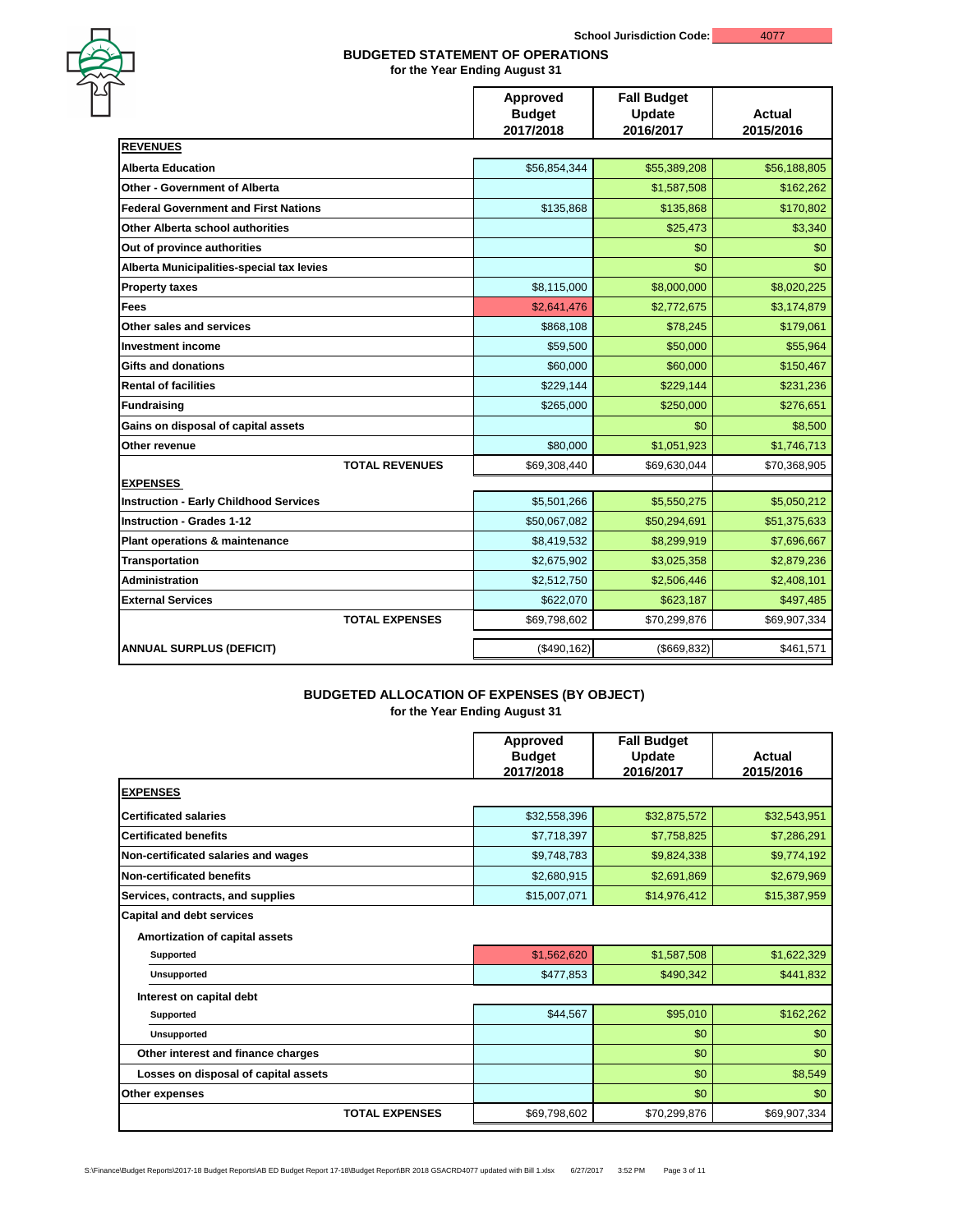|                                                                             |                                     | <b>Approved</b><br><b>Budget</b><br>2017/2018 | <b>Fall Budget</b><br><b>Update</b><br>2016/2017 | <b>Actual</b><br>2015/2016 |  |
|-----------------------------------------------------------------------------|-------------------------------------|-----------------------------------------------|--------------------------------------------------|----------------------------|--|
| <b>FEES</b>                                                                 |                                     |                                               |                                                  |                            |  |
| <b>TRANSPORTATION</b>                                                       |                                     | \$229,770                                     | \$640,000<br>\$658,826                           |                            |  |
| <b>BASIC INSTRUCTION SUPPLIES (Instructional supplies, &amp; materials)</b> |                                     | \$0                                           | \$344,000                                        | \$728,916                  |  |
| <b>LUNCHROOM SUPERVISION &amp; ACTIVITY FEES</b>                            | (Mandatory)                         | \$93,803                                      | \$50,000                                         | \$77,741                   |  |
| <b>FEES TO ENHANCE BASIC INSTRUCTION</b>                                    |                                     |                                               |                                                  |                            |  |
| <b>Technology user fees</b>                                                 |                                     | \$153,247                                     | \$73,000                                         | \$73,605                   |  |
| Alternative program fees                                                    |                                     | \$455,000                                     | \$463,900                                        | \$485,736                  |  |
| <b>Fees for optional courses</b>                                            |                                     | \$271,912                                     | \$210,000                                        | \$213,053                  |  |
| <b>Students from other boards</b>                                           |                                     |                                               |                                                  | \$0                        |  |
| Tuition from ineligible students                                            |                                     |                                               |                                                  | \$0                        |  |
| <b>ECS enhanced program fees</b>                                            |                                     | \$326,950                                     | \$0                                              | \$44,104                   |  |
| <b>ACTIVITY FEES</b>                                                        |                                     | \$462,701                                     | \$355,000                                        | \$392,379                  |  |
| Other fees to enhance education                                             |                                     | \$20,641                                      |                                                  |                            |  |
| <b>Other enhancement fees</b>                                               | Summer School (Camp HELA)           |                                               | \$13,000                                         | \$14,150                   |  |
| <b>Other enhancement fees</b>                                               | All Day Every Day Kindergarten Fees |                                               | \$266,500                                        | \$158,923                  |  |
| <b>Other enhancement fees</b>                                               | Progressive Kindergarten Fees       |                                               | \$67,275                                         | \$48,849                   |  |
| <b>Other enhancement fees</b>                                               |                                     |                                               | \$0                                              | \$0                        |  |
| <b>Other enhancement fees</b>                                               |                                     |                                               | \$0                                              | \$0                        |  |
| <b>NON-CURRICULAR FEES</b>                                                  |                                     |                                               |                                                  |                            |  |
| <b>Extra-curricular fees</b>                                                |                                     | \$187,188                                     | \$170,000                                        | \$219,148                  |  |
| Non-curricular supplies, materials, and services                            |                                     | \$270,554                                     | \$120,000                                        | \$59,449                   |  |
| <b>NON-CURRICULAR TRAVEL</b>                                                |                                     | \$137,460                                     | \$0                                              |                            |  |
| <b>OTHER FEES</b>                                                           |                                     | \$32,250                                      |                                                  |                            |  |
| <b>Other non-curricular fees</b>                                            |                                     |                                               | \$0                                              | \$0                        |  |
| <b>Other non-curricular fees</b>                                            |                                     |                                               | \$0                                              | \$0                        |  |
| <b>Other non-curricular fees</b>                                            |                                     |                                               | \$0                                              | \$0                        |  |
| <b>Other non-curricular fees</b>                                            |                                     |                                               | \$0                                              |                            |  |
| <b>Other non-curricular fees</b>                                            |                                     |                                               | \$0                                              |                            |  |
|                                                                             | <b>TOTAL FEES</b>                   | \$2,641,476                                   | \$2,772,675                                      | \$3,174,879                |  |

|                                 | Please disclose amounts paid by parents of students that are recorded as "Other sales and<br>services" (rather than fee revenue). Note that this schedule should include only amounts<br>collected from parents and so it may not agree with the Statement of Operations. | <b>Approved</b><br><b>Budget</b><br>2017/2018 | <b>Fall Budget</b><br><b>Update</b><br>2016/2017 | <b>Actual</b><br>2015/2016 |
|---------------------------------|---------------------------------------------------------------------------------------------------------------------------------------------------------------------------------------------------------------------------------------------------------------------------|-----------------------------------------------|--------------------------------------------------|----------------------------|
|                                 | Cafeteria sales, hot lunch, milk programs                                                                                                                                                                                                                                 | \$186,500                                     | \$192,000                                        | \$191,996                  |
| <b>Special events</b>           |                                                                                                                                                                                                                                                                           | \$165,000                                     | \$180,000                                        | \$182,182                  |
|                                 | Sales or rentals of other supplies/services                                                                                                                                                                                                                               | \$175,000                                     | \$340,000                                        | \$341,856                  |
| Out of district student revenue |                                                                                                                                                                                                                                                                           | \$0                                           | \$0                                              |                            |
|                                 | International and out of province student revenue                                                                                                                                                                                                                         | \$32,250                                      | \$10,750                                         |                            |
|                                 | Student travel (international, recognition trips, non-curricular)                                                                                                                                                                                                         |                                               |                                                  | \$12,786                   |
| <b>Adult education revenue</b>  |                                                                                                                                                                                                                                                                           | \$0                                           | \$0                                              | \$0                        |
| Preschool                       |                                                                                                                                                                                                                                                                           | \$57,700                                      | \$59,000                                         |                            |
|                                 | Child care & before and after school care                                                                                                                                                                                                                                 | \$0                                           | \$0                                              | \$0                        |
| Lost item replacement fees      |                                                                                                                                                                                                                                                                           | \$0                                           | \$0                                              |                            |
| Other (describe)                | Student travel (international, recognition trips, non-curricular)                                                                                                                                                                                                         | \$50,000                                      | \$50,000                                         | \$0                        |
| Other (describe)                | Clubs & Teams: Fees, Tournaments, Wrapups                                                                                                                                                                                                                                 | \$195,600                                     | \$200,000                                        | \$219,440                  |
| Other (describe)                |                                                                                                                                                                                                                                                                           | \$0                                           | \$0                                              | \$0                        |
| Other (describe)                |                                                                                                                                                                                                                                                                           | \$0                                           | \$0                                              |                            |
| Other (describe)                |                                                                                                                                                                                                                                                                           | \$0                                           | \$0                                              |                            |
|                                 | <b>TOTAL</b>                                                                                                                                                                                                                                                              | \$862,050                                     | \$1,031,750                                      | \$948,260                  |
|                                 |                                                                                                                                                                                                                                                                           |                                               |                                                  |                            |

*\*PLEASE DO NOT USE "SCHOOL GENERATED FUNDS" AS A CATEGORY*



## **BUDGETED SCHEDULE OF FEE REVENUE for the Year Ending August 31**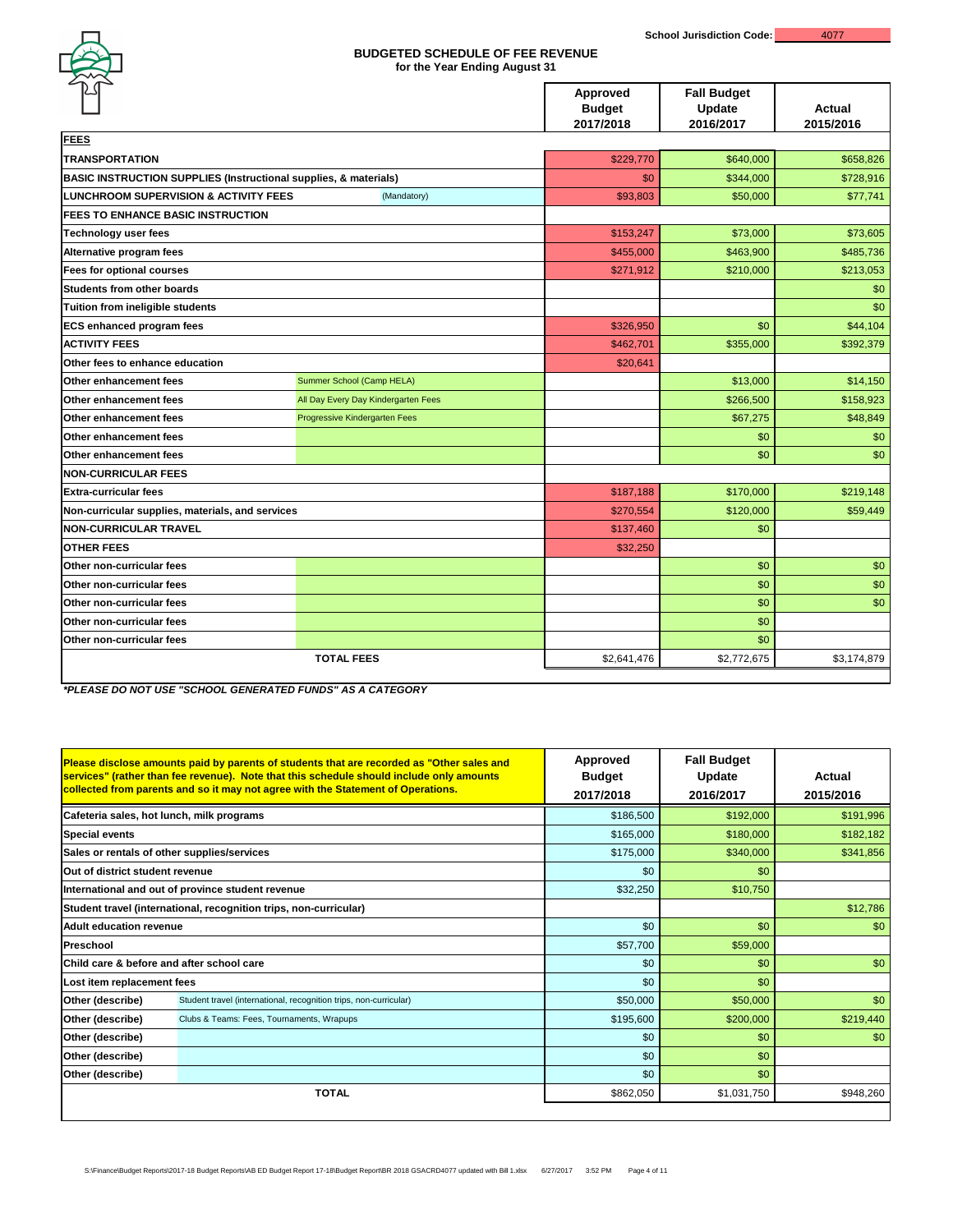| (B)                                                 | (C)                                                     | (D)                                                    | (E)                                               | (F)                       |
|-----------------------------------------------------|---------------------------------------------------------|--------------------------------------------------------|---------------------------------------------------|---------------------------|
| <b>Explanation</b><br>of Other Costs (Column "(C)") | <b>Other Costs</b><br>(Explain under (B))*<br>2017/2018 | <b>Transportation</b><br><b>Component</b><br>2017/2018 | <b>Supplies &amp;</b><br>Materials**<br>2017/2018 | <b>Total</b><br>2017/2018 |
|                                                     |                                                         |                                                        |                                                   |                           |
|                                                     | \$0                                                     | \$229,770                                              | \$0                                               | \$229,770                 |
| <b>Staffing costs</b>                               | \$93,803                                                | \$0                                                    | \$0                                               | \$93,803                  |
|                                                     |                                                         |                                                        |                                                   |                           |
|                                                     | \$0                                                     | \$0                                                    | \$153,247                                         | \$153,247                 |
| Sports Academy, Rec Academy,                        | \$455,000                                               | \$0                                                    | \$0                                               | \$455,000                 |
|                                                     | \$0                                                     | \$0                                                    | \$271,912                                         | \$271,912                 |
| All Day Every Day ECS, Progressive ECS              | \$326,950                                               | \$0                                                    | \$0                                               | \$326,950                 |
|                                                     | \$0                                                     | \$0                                                    | \$462,701                                         | \$462,701                 |
|                                                     | \$0                                                     | \$0                                                    | \$20,641                                          | \$20,641                  |
|                                                     |                                                         |                                                        |                                                   |                           |
|                                                     | \$0                                                     | \$0                                                    | \$187,188                                         | \$187,188                 |
|                                                     | \$0                                                     | \$0                                                    | \$270,554                                         | \$270,554                 |
| <b>Travel Costs</b>                                 | \$137,460                                               | \$0                                                    | \$0                                               | \$137,460                 |
|                                                     |                                                         |                                                        |                                                   |                           |
|                                                     | \$0                                                     | \$0                                                    | \$32,250                                          | \$32,250                  |
|                                                     | \$0                                                     | \$0                                                    | \$0                                               | \$0                       |
|                                                     | \$0                                                     | \$0                                                    | \$0                                               | \$0                       |
|                                                     | \$0                                                     | \$0                                                    | \$0                                               | \$0                       |
| <b>TOTAL FEES</b>                                   | \$1,013,213                                             | \$229,770                                              | \$1,398,493                                       | \$2,641,476               |
|                                                     |                                                         |                                                        |                                                   |                           |

**\*\*Supplies and Materials may include consumables (one-time use such as paper), reuseable supplies, equipment rental, workbooks).**

**\*\*\*Describe purpose of fees. DO NOT use blanket names such as "Kindergarten", "Instructional Fees", "School Division Fees", "Registration Fees", etc.**

**\*\*\*Where possible, use predefined categories as described on Pages 14 & 15 of the Budget Guidelines 2017/2018.**



## **BUDGETED SCHEDULE OF SUPPLEMENTARY DETAILS OF FEE REVENUE**

**for the Year Ending August 31**

|                                                                                           | (C)                                      |
|-------------------------------------------------------------------------------------------|------------------------------------------|
| ∶ion                                                                                      | <b>Other Costs</b>                       |
| $\blacksquare$ $\blacksquare$ $\blacksquare$ $\blacksquare$ $\blacksquare$ $\blacksquare$ | 700 - Julie Jacobson, Amerikaansk koning |

## **School Jurisdiction Code:** 4077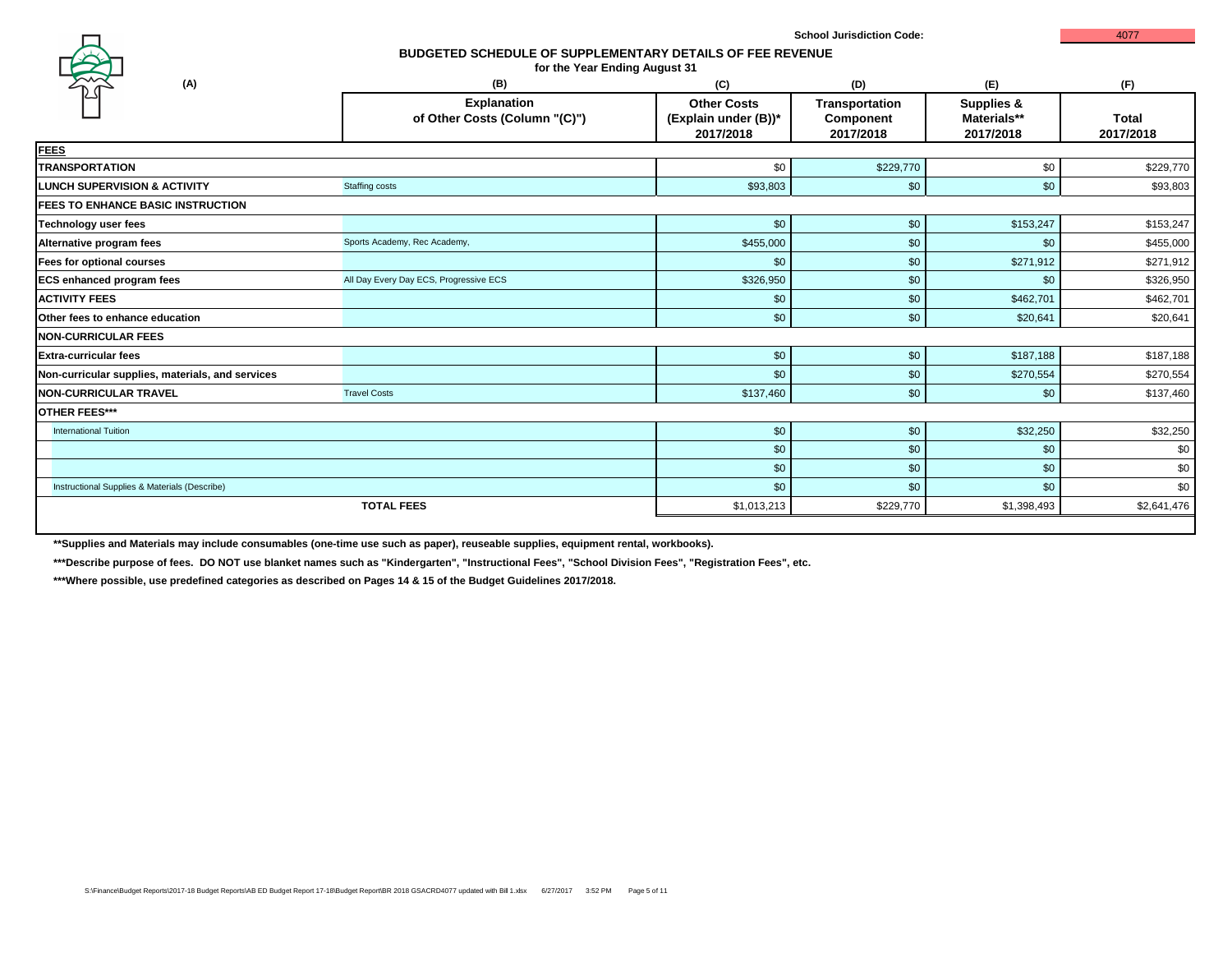**School Jurisdiction Code:** 4077

### **PROJECTED SCHEDULE OF CHANGES IN ACCUMULATED OPERATING SURPLUS (SUMMARY)**

| for the Year Ending August 31                             |                                                          |                                         |                   |                                           |                     |                                     |                                   |  |  |
|-----------------------------------------------------------|----------------------------------------------------------|-----------------------------------------|-------------------|-------------------------------------------|---------------------|-------------------------------------|-----------------------------------|--|--|
|                                                           | (1)                                                      | (2)                                     | (3)               | (4)                                       | (5)                 | (6)                                 | (7)                               |  |  |
|                                                           | <b>ACCUMULATED</b><br><b>OPERATING</b><br><b>SURPLUS</b> | <b>INVESTMENT IN</b><br><b>TANGIBLE</b> | <b>ENDOWMENTS</b> | <b>ACCUMULATED</b><br><b>SURPLUS FROM</b> | <b>UNRESTRICTED</b> | <b>INTERNALLY RESTRICTED</b>        |                                   |  |  |
|                                                           | $(2+3+4+7)$                                              | <b>CAPITAL</b><br><b>ASSETS</b>         |                   | <b>OPERATIONS</b>                         | <b>SURPLUS</b>      | <b>OPERATING</b><br><b>RESERVES</b> | <b>CAPITAL</b><br><b>RESERVES</b> |  |  |
|                                                           |                                                          |                                         |                   | $(5+6)$                                   |                     |                                     |                                   |  |  |
| Actual balances per AFS at August 31, 2016                | \$5,953,242                                              | \$4,230,073                             | \$0               | \$1,304,050                               | \$845,505           | \$458,545                           | \$419,119                         |  |  |
| 2016/2017 Estimated impact to AOS for:                    |                                                          |                                         |                   |                                           |                     |                                     |                                   |  |  |
| Prior period adjustment                                   | \$0                                                      | \$0                                     | \$0               | \$0                                       | \$0                 | \$0                                 | \$0                               |  |  |
| Estimated surplus(deficit)                                | (\$525,454)                                              |                                         |                   | (\$525,454)                               | (\$525,454)         |                                     |                                   |  |  |
| Estimated board funded capital asset additions            |                                                          | \$200,000                               |                   | (\$200,000)                               | (\$200,000)         | \$0                                 | \$0                               |  |  |
| Estimated disposal of unsupported tangible capital assets | \$0                                                      | \$0                                     |                   | \$0                                       | \$0                 |                                     | $$0$$                             |  |  |
| Estimated amortization of capital assets (expense)        |                                                          | (\$2,077,850)                           |                   | \$2,077,850                               | \$2,077,850         |                                     |                                   |  |  |
| Estimated capital revenue recognized - Alberta Education  |                                                          | \$1,587,508                             |                   | (\$1,587,508)                             | (\$1,587,508)       |                                     |                                   |  |  |
| Estimated capital revenue recognized - Other GOA          |                                                          | \$0                                     |                   | \$0                                       | \$0                 |                                     |                                   |  |  |
| Estimated capital revenue recognized - Other sources      |                                                          | \$0                                     |                   | \$0                                       | \$0                 |                                     |                                   |  |  |
| <b>Estimated changes in Endowments</b>                    | \$0                                                      |                                         | \$0               | \$0                                       | \$0                 |                                     |                                   |  |  |
| Estimated unsupported debt principal repayment            |                                                          | \$0                                     |                   | \$0                                       | \$0                 |                                     |                                   |  |  |
| Estimated reserve transfers (net)                         |                                                          |                                         |                   | \$0                                       | \$30,000            | (\$30,000)                          | \$0                               |  |  |
| Estimated assumptions/transfers of operations (explain)   | \$0                                                      | \$0                                     | \$0               | \$0                                       | \$0                 | \$0                                 | \$0                               |  |  |
| <b>Estimated Balances for August 31, 2017</b>             | \$5,427,788                                              | \$3,939,731                             | \$0               | \$1,068,938                               | \$640,393           | \$428,545                           | \$419,119                         |  |  |
| 2017/2018 Budget projections for:                         |                                                          |                                         |                   |                                           |                     |                                     |                                   |  |  |
| Budgeted surplus(deficit)                                 | (\$490, 162)                                             |                                         |                   | (\$490, 162)                              | (\$490,162)         |                                     |                                   |  |  |
| Projected board funded capital asset additions            |                                                          | \$200,000                               |                   | (\$200,000)                               | (\$200,000)         | \$0                                 | \$0                               |  |  |
| Budgeted disposal of unsupported tangible capital assets  | \$0                                                      | \$0                                     |                   | \$0                                       | \$0                 |                                     | \$0                               |  |  |
| Budgeted amortization of capital assets (expense)         |                                                          | (\$2,040,473)                           |                   | \$2,040,473                               | \$2,040,473         |                                     |                                   |  |  |
| Budgeted capital revenue recognized - Alberta Education   |                                                          | \$1,562,620                             |                   | (\$1,562,620)                             | (\$1,562,620)       |                                     |                                   |  |  |
| Budgeted capital revenue recognized - Other GOA           |                                                          | \$0                                     |                   | \$0                                       | \$0                 |                                     |                                   |  |  |
| Budgeted capital revenue recognized - Other sources       |                                                          | \$0                                     |                   | \$0                                       | \$0                 |                                     |                                   |  |  |
| Budgeted changes in Endowments                            | \$0                                                      |                                         | \$0               | \$0                                       | \$0                 |                                     |                                   |  |  |
| Budgeted unsupported debt principal repayment             |                                                          | \$0                                     |                   | \$0                                       | \$0                 |                                     |                                   |  |  |
| Projected reserve transfers (net)                         |                                                          |                                         |                   | \$0                                       | \$30,000            | (\$30,000)                          | \$0                               |  |  |
| Projected assumptions/transfers of operations (explain)   | \$0                                                      | \$0                                     | \$0               | \$0                                       | \$0                 | \$0                                 | \$0                               |  |  |
| Projected Balances for August 31, 2018                    | \$4,937,626                                              | \$3,661,878                             | \$0               | \$856,629                                 | \$458,084           | \$398,545                           | \$419,119                         |  |  |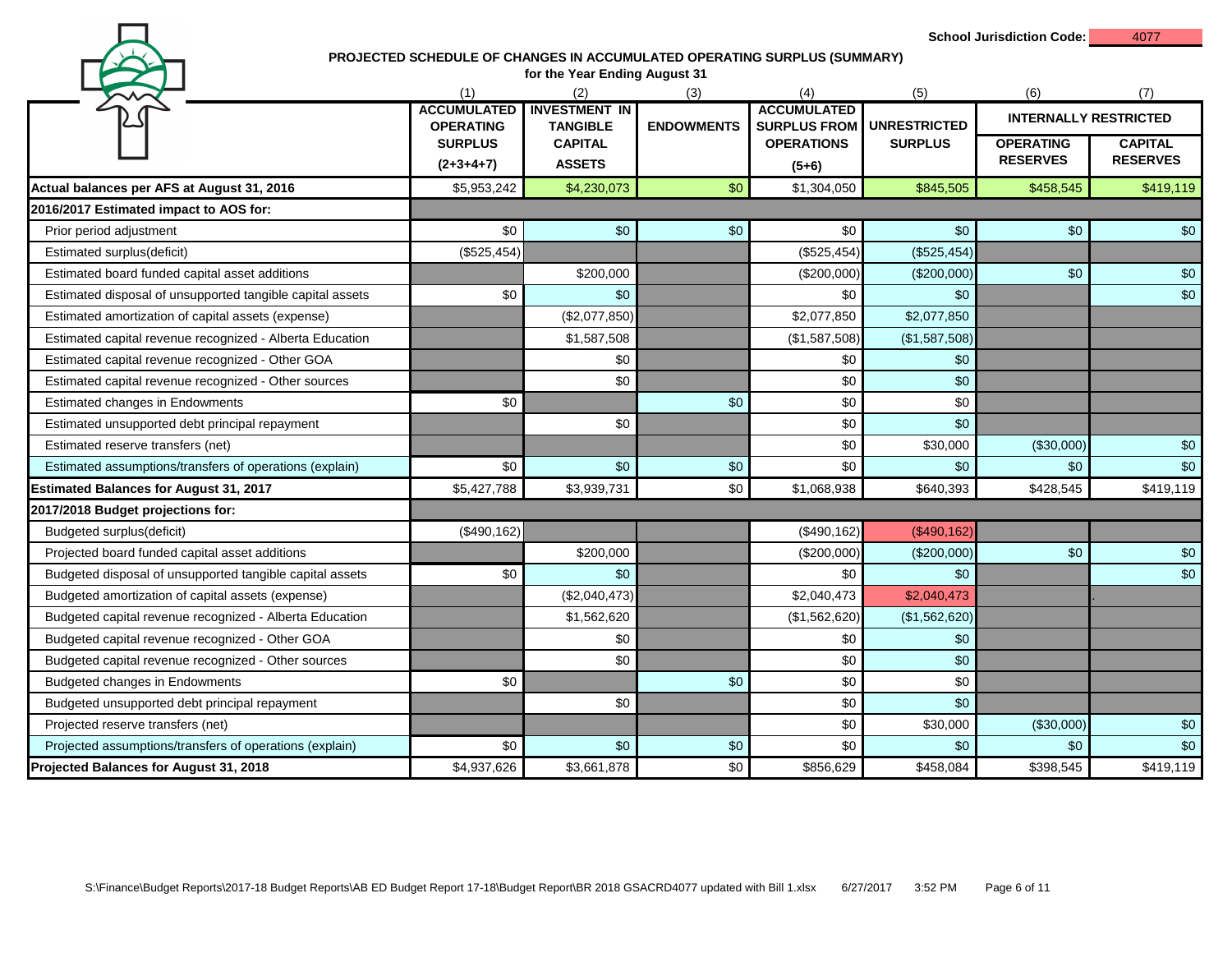| ▱                                                                 |                                          |                                   |                                  |                  |                                 |                                  |             |                               |                                  |             |
|-------------------------------------------------------------------|------------------------------------------|-----------------------------------|----------------------------------|------------------|---------------------------------|----------------------------------|-------------|-------------------------------|----------------------------------|-------------|
|                                                                   |                                          | <b>Unrestricted Surplus Usage</b> |                                  |                  | <b>Operating Reserves Usage</b> |                                  |             | <b>Capital Reserves Usage</b> |                                  |             |
|                                                                   |                                          | 31-Aug-2018                       | <b>Year Ended</b><br>31-Aug-2019 | 31-Aug-2020      | 31-Aug-2018                     | <b>Year Ended</b><br>31-Aug-2019 | 31-Aug-2020 | 31-Aug-2018                   | <b>Year Ended</b><br>31-Aug-2019 | 31-Aug-2020 |
|                                                                   |                                          |                                   |                                  |                  |                                 |                                  |             |                               |                                  |             |
| <b>Projected opening balance</b>                                  |                                          | \$640,393                         | \$458,084                        | \$625,259        | \$428,545                       | \$398,545                        | \$398,545   | \$419,119                     | \$419,119                        | \$419,119   |
| <b>Projected excess of revenues over expenses (surplus only)</b>  | Explanation - add'l space on AOS3 / AOS4 | \$0                               | \$0                              | \$0              |                                 |                                  |             |                               |                                  |             |
| Budgeted disposal of unsupported tangible capital assets          | Explanation - add'l space on AOS3 / AOS4 | \$0                               | \$0                              | \$0              |                                 | \$0                              | \$0         | \$0                           | \$0                              | \$0         |
| Budgeted amortization of capital assets (expense)                 | Explanation - add'l space on AOS3 / AOS4 | \$2,040,473                       | \$1,929,795                      | \$1,874,079      |                                 | \$0                              | \$0         |                               |                                  |             |
| <b>Budgeted capital revenue recognized</b>                        | Explanation - add'l space on AOS3 / AOS4 | (\$1,562,620                      | (\$1,562,620)                    | (\$1,562,047)    |                                 | \$0                              | \$0         |                               |                                  |             |
| <b>Budgeted changes in Endowments</b>                             | Explanation - add'l space on AOS3 / AOS4 | \$0                               | \$0                              | \$0              |                                 | \$0                              | \$0         |                               |                                  |             |
| Budgeted unsupported debt principal repayment                     | Explanation - add'l space on AOS3 / AOS4 | \$0                               | \$0                              | \$0              |                                 | \$0                              | \$0         |                               |                                  |             |
| <b>Projected reserves transfers (net)</b>                         | Explanation - add'l space on AOS3 / AOS4 | \$30,000                          | \$0                              | \$0              | (\$30,000)                      | \$0                              | \$0         | \$0                           | \$0                              | \$0         |
| <b>Projected assumptions/transfers of operations</b>              | Explanation - add'l space on AOS3 / AOS4 | \$0                               | \$0                              | \$0              | \$0                             | \$0                              | \$0         | \$0                           | \$0                              | \$0         |
| Increase in (use of) school generated funds                       | Explanation - add'l space on AOS3 / AOS4 | \$0                               | \$0                              | \$0              |                                 | \$0                              | \$0         |                               | \$0                              | \$0         |
| New school start-up costs                                         | Explanation - add'l space on AOS3 / AOS4 | \$0                               | \$0                              | \$0              |                                 | \$0                              | \$0         |                               | \$0                              | \$0         |
| Decentralized school reserves                                     | Explanation - add'l space on AOS3 / AOS4 | \$0                               | \$0                              | \$0              |                                 | \$0                              | \$0         |                               | \$0                              | \$0         |
| Non-recurring certificated remuneration                           | Explanation - add'l space on AOS3 / AOS4 | \$0                               | \$0                              | \$0              |                                 | \$0                              | \$0         |                               |                                  |             |
| Non-recurring non-certificated remuneration                       | Explanation - add'l space on AOS3 / AOS4 | \$0                               | \$0                              | \$0              |                                 | \$0                              | \$0         |                               |                                  |             |
| Non-recurring contracts, supplies & services                      | Explanation - add'l space on AOS3 / AOS4 | \$0                               | \$0                              | \$0              |                                 | \$0                              | \$0         |                               |                                  |             |
| Professional development, training & support                      | Explanation - add'l space on AOS3 / AOS4 | \$0                               | \$0                              | \$0              |                                 | \$0                              | \$0         |                               |                                  |             |
| <b>Salary negotiation expenses</b>                                | Explanation - add'l space on AOS3 / AOS4 | \$0                               | \$0                              | \$0              |                                 | \$0                              | \$0         |                               |                                  |             |
| <b>Full-day kindergarten</b>                                      | Explanation - add'l space on AOS3 / AOS4 | \$0 <sub>1</sub>                  | \$0                              | \$0 <sub>1</sub> |                                 | \$0                              | \$0         |                               |                                  |             |
| <b>English language learners</b>                                  | Explanation - add'l space on AOS3 / AOS4 | \$0                               | \$0                              | \$0              |                                 | \$0                              | \$0         |                               |                                  |             |
| <b>First nations, Metis, Inuit</b>                                | Explanation - add'l space on AOS3 / AOS4 | \$0                               | \$0                              | \$0              |                                 | \$0                              | \$0         |                               |                                  |             |
| <b>OH&amp;S</b> / wellness programs                               | Explanation - add'l space on AOS3 / AOS4 | \$0                               | \$0                              | \$0              |                                 | \$0                              | \$0         |                               |                                  |             |
| B & S administration organization / reorganization                | Explanation - add'l space on AOS3 / AOS4 | \$0\$                             | \$0                              | \$0              |                                 | \$0                              | \$0         |                               |                                  |             |
| Debt repayment                                                    | Explanation - add'l space on AOS3 / AOS4 | \$0                               | \$0                              | \$0              |                                 | \$0                              | \$0         |                               |                                  |             |
| <b>Fort McMurray wild fire related costs (unfunded)</b>           | Explanation - add'l space on AOS3 / AOS4 | \$0                               | \$0                              | \$0              |                                 | \$0                              | \$0         |                               | \$0                              | \$0         |
| <b>Non-salary related programming costs (explain)</b>             | Explanation - add'l space on AOS3 / AOS4 | \$0                               | \$0                              | \$0              |                                 | \$0                              | \$0         |                               |                                  |             |
| Repairs & maintenance - School building & land                    | Explanation - add'l space on AOS3 / AOS4 | \$0                               | \$0                              | \$0              |                                 | \$0                              | \$0         |                               |                                  |             |
| Repairs & maintenance - Technology                                | Explanation - add'l space on AOS3 / AOS4 | \$0                               | \$0                              | \$0              |                                 | \$0                              | \$0         |                               |                                  |             |
| Repairs & maintenance - Vehicle & transportation                  | Explanation - add'l space on AOS3 / AOS4 | \$0                               | \$0                              | \$0              |                                 | \$0                              | \$0         |                               |                                  |             |
| Repairs & maintenance - Administration building                   | Explanation - add'l space on AOS3 / AOS4 | \$0                               | \$0                              | \$0              |                                 | \$0                              | \$0         |                               |                                  |             |
| Repairs & maintenance - POM building & equipment                  | Explanation - add'l space on AOS3 / AOS4 | \$0                               | \$0                              | \$0              |                                 | \$0                              | \$0         |                               |                                  |             |
| Repairs & maintenance - Other (explain)                           | Explanation - add'l space on AOS3 / AOS4 | \$0                               | \$0                              | \$0              |                                 | \$0                              | \$0         |                               |                                  |             |
| <b>Capital costs - School land &amp; building</b>                 | Explanation - add'l space on AOS3 / AOS4 | \$0                               | \$0                              | \$0              | \$0                             | \$0                              | \$0         | \$0                           | \$0                              | \$0         |
| <b>Capital costs - School modernization</b>                       | Explanation - add'l space on AOS3 / AOS4 | \$0\$                             | \$0                              | \$0              | \$0                             | \$0                              | \$0         | \$0                           | \$0                              | \$0         |
| <b>Capital costs - School modular &amp; additions</b>             | Explanation - add'l space on AOS3 / AOS4 | \$0                               | \$0                              | \$0              | \$0                             | \$0                              | \$0         | \$0                           | \$0                              | \$0         |
| Capital costs - School building partnership projects              | Explanation - add'l space on AOS3 / AOS4 | \$0                               | \$0                              | \$0              | \$0                             | \$0                              | \$0         | \$0                           | \$0                              | \$0         |
| <b>Capital costs - Technology</b>                                 | Explanation - add'l space on AOS3 / AOS4 | \$0                               | \$0                              | \$0              | \$0                             | \$0                              | \$0         | \$0                           | \$0                              | \$0         |
| <b>Capital costs - Vehicle &amp; transportation</b>               | Explanation - add'l space on AOS3 / AOS4 | \$0\$                             | \$0                              | \$0              | \$0                             | \$0                              | \$0         | \$0                           | \$0                              | \$0         |
| <b>Capital costs - Administration building</b>                    | Explanation - add'l space on AOS3 / AOS4 | \$0                               | \$0                              | \$0              | \$0                             | \$0                              | \$0         | \$0                           | \$0                              | \$0         |
| <b>Capital costs - POM building &amp; equipment</b>               | Explanation - add'l space on AOS3 / AOS4 | \$0                               | \$0                              | \$0              | \$0                             | \$0                              | \$0         | \$0                           | \$0                              | \$0         |
| <b>Capital costs - Other</b>                                      | Small Capital Items > \$5,000 each       | (\$200,000)                       | (\$200,000)                      | (\$200,000)      | \$0                             | \$0                              | \$0         | \$0                           | \$0                              | \$0         |
| <b>Building leases</b>                                            | Explanation - add'l space on AOS3 / AOS4 | \$0                               | \$0                              | \$0              |                                 | \$0                              | \$0         |                               | \$0                              | \$0         |
| <b>Planned Deficit</b>                                            | Explanation - add'l space on AOS3 / AOS4 | (\$490, 162)                      | \$0                              | \$0              |                                 | \$0                              | \$0         |                               | \$0                              | \$0         |
| Other 2 - please use this row only if no other row is appropriate | Explanation - add'l space on AOS3 / AOS4 | \$0                               | \$0                              | \$0              |                                 | \$0                              | \$0         |                               | \$0                              | \$0         |
| Other 3 - please use this row only if no other row is appropriate | Explanation - add'l space on AOS3 / AOS4 | \$0                               | \$0                              | \$0              |                                 | \$0                              | \$0         |                               | \$0                              | \$0         |
| Other 4 - please use this row only if no other row is appropriate | Explanation - add'l space on AOS3 / AOS4 | \$0                               | \$0                              | \$0              |                                 | \$0                              | \$0         |                               | \$0                              | \$0         |
| <b>Estimated closing balance for operating contingency</b>        |                                          | \$458,084                         | \$625,259                        | \$737,291        | \$398,545                       | \$398,545                        | \$398,545   | \$419,119                     | \$419,119                        | \$419,119   |
|                                                                   |                                          |                                   |                                  |                  |                                 |                                  |             |                               |                                  |             |

Total surplus as a percentage of 2018 Expenses 1.83% 1.83% 2.07% 2.23% ASO as a percentage of 2018 Expenses 1.23% 1.23% 1.47% 1.47% 1.63%

| <b>Unrestricted Surplus Usage</b> |                   |               | <b>Operating Reserves Usage</b> |                   |             | <b>Capital Reserves Usage</b> |                   |                                 |
|-----------------------------------|-------------------|---------------|---------------------------------|-------------------|-------------|-------------------------------|-------------------|---------------------------------|
|                                   | <b>Year Ended</b> |               |                                 | <b>Year Ended</b> |             |                               | <b>Year Ended</b> |                                 |
| 31-Aug-2018                       | 31-Aug-2019       | 31-Aug-2020   | 31-Aug-2018                     | 31-Aug-2019       | 31-Aug-2020 | 31-Aug-2018                   | 31-Aug-2019       | 31-Aug-2020                     |
|                                   |                   |               |                                 |                   |             |                               |                   |                                 |
| \$640,393                         | \$458,084         | \$625,259     | \$428,545                       | \$398,545         | \$398,545   | \$419,119                     | \$419,119         | \$419,119                       |
| \$0                               | \$0               | \$0           |                                 |                   |             |                               |                   |                                 |
| \$0                               | \$0               | \$0           |                                 | \$0               | \$0         | \$0                           | \$0               | \$0                             |
| \$2,040,473                       | \$1,929,795       | \$1,874,079   |                                 | \$0               | \$0         |                               |                   |                                 |
| (\$1,562,620)                     | (\$1,562,620)     | (\$1,562,047) |                                 | \$0               | \$0         |                               |                   |                                 |
| \$0                               | \$0               | \$0           |                                 | \$0               | \$0         |                               |                   |                                 |
| \$0                               | \$0               | \$0           |                                 | \$0               | \$0         |                               |                   |                                 |
| \$30,000                          | \$0               | \$0           | (\$30,000)                      | \$0               | \$0         | \$0                           | \$0               | $$0$$                           |
| \$0                               | \$0               | \$0           | \$0                             | \$0               | \$0         | \$0                           | \$0               | \$0                             |
| \$0                               | \$0               | \$0           |                                 | \$0               | \$0         |                               | \$0               | $$0$                            |
| \$0                               | \$0               | \$0           |                                 | \$0               | \$0         |                               | \$0               | \$0                             |
| \$0                               | \$0               | \$0           |                                 | \$0               | \$0         |                               | \$0               | \$0                             |
| \$0                               | \$0               | \$0           |                                 | \$0               | \$0         |                               |                   |                                 |
| \$0                               | \$0               | \$0           |                                 | \$0               | \$0         |                               |                   |                                 |
| \$0                               | \$0               | \$0           |                                 | \$0               | \$0         |                               |                   |                                 |
| \$0                               | \$0               | \$0           |                                 | \$0               | \$0         |                               |                   |                                 |
| \$0                               | \$0               | \$0           |                                 | \$0               | \$0         |                               |                   |                                 |
| \$0                               | \$0               | \$0           |                                 | \$0               | \$0         |                               |                   |                                 |
| $$0$$                             | \$0               | \$0           |                                 | \$0               | \$0         |                               |                   |                                 |
| \$0                               | \$0               | \$0           |                                 | \$0               | \$0         |                               |                   |                                 |
| \$0                               | \$0               | \$0           |                                 | \$0               | \$0         |                               |                   |                                 |
| \$0                               | \$0               | \$0           |                                 | \$0               | \$0         |                               |                   |                                 |
| \$0                               | \$0               | \$0           |                                 | \$0               | \$0         |                               |                   |                                 |
| \$0                               | \$0               | \$0           |                                 | \$0               | \$0         |                               | \$0               | $$0$$                           |
| \$0                               | \$0               | \$0           |                                 | \$0               | \$0         |                               |                   |                                 |
| \$0                               | \$0               | \$0           |                                 | \$0               | \$0         |                               |                   |                                 |
| \$0                               | \$0               | \$0           |                                 | \$0               | \$0         |                               |                   |                                 |
| \$0                               | \$0               | \$0           |                                 | \$0               | \$0         |                               |                   |                                 |
| \$0                               | \$0               | \$0           |                                 | \$0               | \$0         |                               |                   |                                 |
| \$0                               | \$0               | \$0           |                                 | \$0               | \$0         |                               |                   |                                 |
| \$0                               | \$0               | \$0           |                                 | \$0               | \$0         |                               |                   |                                 |
| \$0                               | \$0               | \$0           | \$0                             | \$0               | \$0         | \$0                           | \$0               | $$0$$                           |
| \$0                               | \$0               | \$0           | \$0                             | \$0               | \$0         | \$0                           | \$0               | $\$0$                           |
| \$0                               | \$0               | \$0           | \$0                             | \$0               | \$0         | \$0                           | \$0               | $$0$$                           |
| \$0                               | \$0               | \$0           | \$0                             | \$0               | \$0         | \$0                           | \$0               | $$0\,$                          |
| \$0                               | \$0               | \$0           | \$0                             | \$0               | \$0         | \$0                           | \$0               | $\$0$                           |
| \$0                               | \$0               | \$0           | \$0                             | \$0               | \$0         | \$0                           | \$0               | $\$0$                           |
| \$0                               | \$0               | $$0$$         | $$0$                            | \$0               | \$0         | \$0                           | \$0               | $\$0$                           |
| \$0                               | \$0               | \$0           | $$0$                            | \$0               | \$0         | \$0                           | \$0               | $\$0$                           |
| (\$200,000)                       | (\$200,000)       | $(\$200,000)$ | \$0                             | \$0               | \$0         | \$0                           | \$0               | \$0                             |
| \$0                               | \$0               | \$0           |                                 | \$0               | \$0         |                               | \$0               | $$0$$                           |
| (\$490,162)                       | \$0               | \$0           |                                 | $$0$$             | \$0         |                               | \$0               | $$0$$                           |
| \$0                               | \$0               | \$0           |                                 | \$0               | \$0         |                               | \$0               | $$0$$                           |
| \$0                               | \$0               | \$0           |                                 | \$0               | \$0         |                               | \$0               | $$0$$                           |
| \$0                               | \$0               | \$0           |                                 | \$0               | \$0         |                               | \$0               | \$0                             |
| QABQDBA                           |                   | \$727.201     | Q308515                         | Q308515           | QQQQEAE     | $Q$ $A$ $A$ $Q$ $A$ $A$ $Q$   | 0.110, 110        | $Q$ $A$ $A$ $A$ $A$ $A$ $A$ $A$ |

# **SCHEDULE OF USES FOR ACCUMULATED SURPLUSES AND RESERVES**

**for the Year Ending August 31**

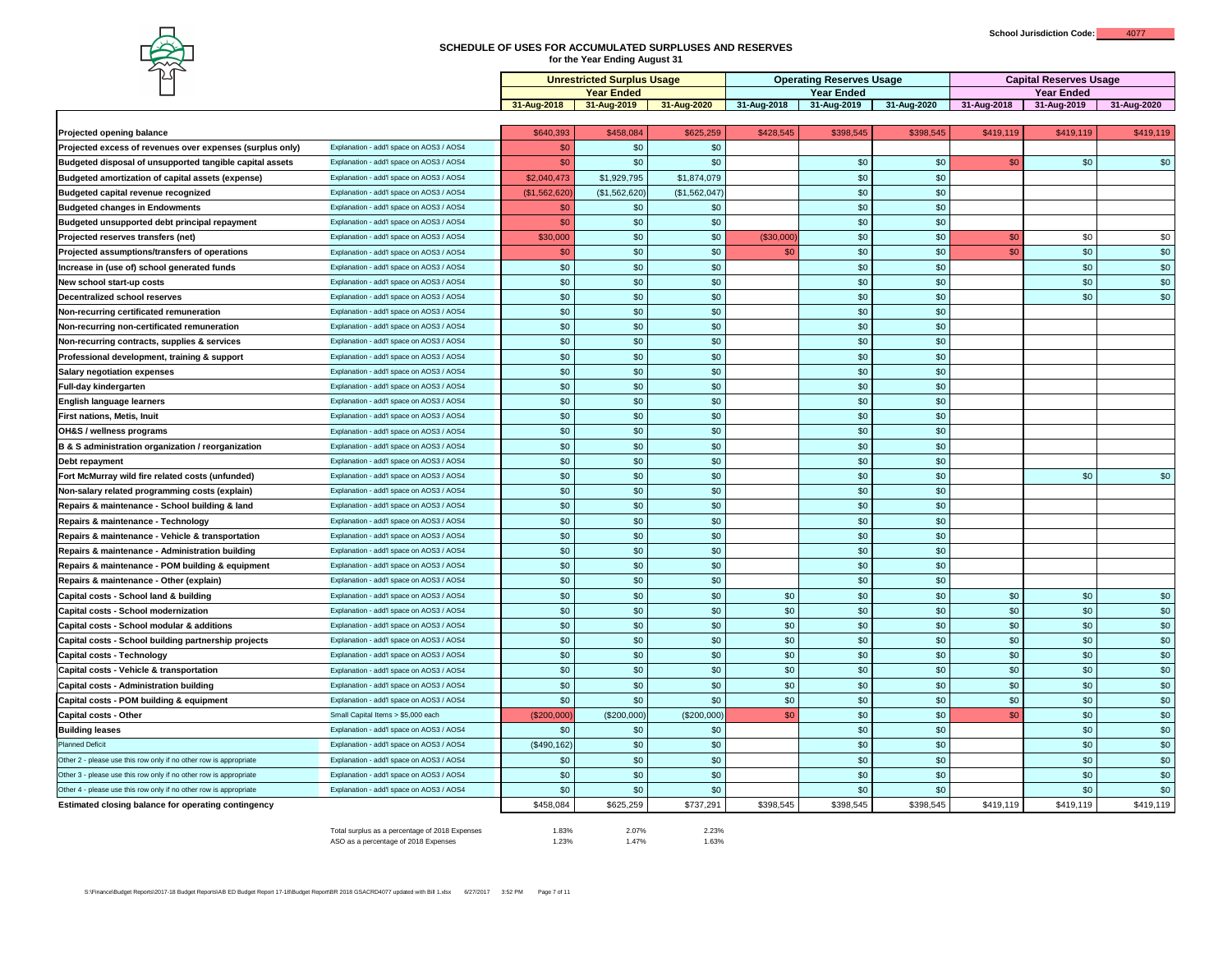

### **ANTICIPATED CHANGES IN ACCUMULATED OPERATING SURPLUS (SUPPLEMENTARY DETAIL) for the Year Ending August 31**

The following provides further explanation of the anticipated changes to each component of AOS for the 2016/2017, 2017/2018, 2018/2019, and 2019/2020 years as outlined on pages 6 and 7. Please provide information on the acquisition of significant unsupported capital, non-recurring project expenditures, and intended use of funds to August 31, 2020. Note that unrestricted surplus, operating reserves, and/or capital reserves should include the jurisdiction's contingency for unexpected or emergent issues.

### **Additional detail on uses of Accumulated Operating Surplus:**

### **2016/2017**

Provide an explanation of material changes from the fall budget update originally submitted in November, 2016 for annual operating surplus (deficit), capital acquisitions, endowments, and/or other changes affecting unrestricted surplus, operating reserves, and capital reserves. **No Material changes expected.**

### **2017/2018**

Please provide additional detail regarding uses of unrestricted surplus, operating reserves, and capital reserves not described on pages 6 and 7.

**The anticipated Accumulated Operating Surplus of \$856,629 expected on August 31, 2018 , will be maintained for emergent needs as determined by the Board. The District has 2 Capital Projects for New Schools as well as 2 Modernization projects so funds must be available should the need arise. 2017 is a General Election year and the current Board prefers to leave those decisions to the new Board as required.**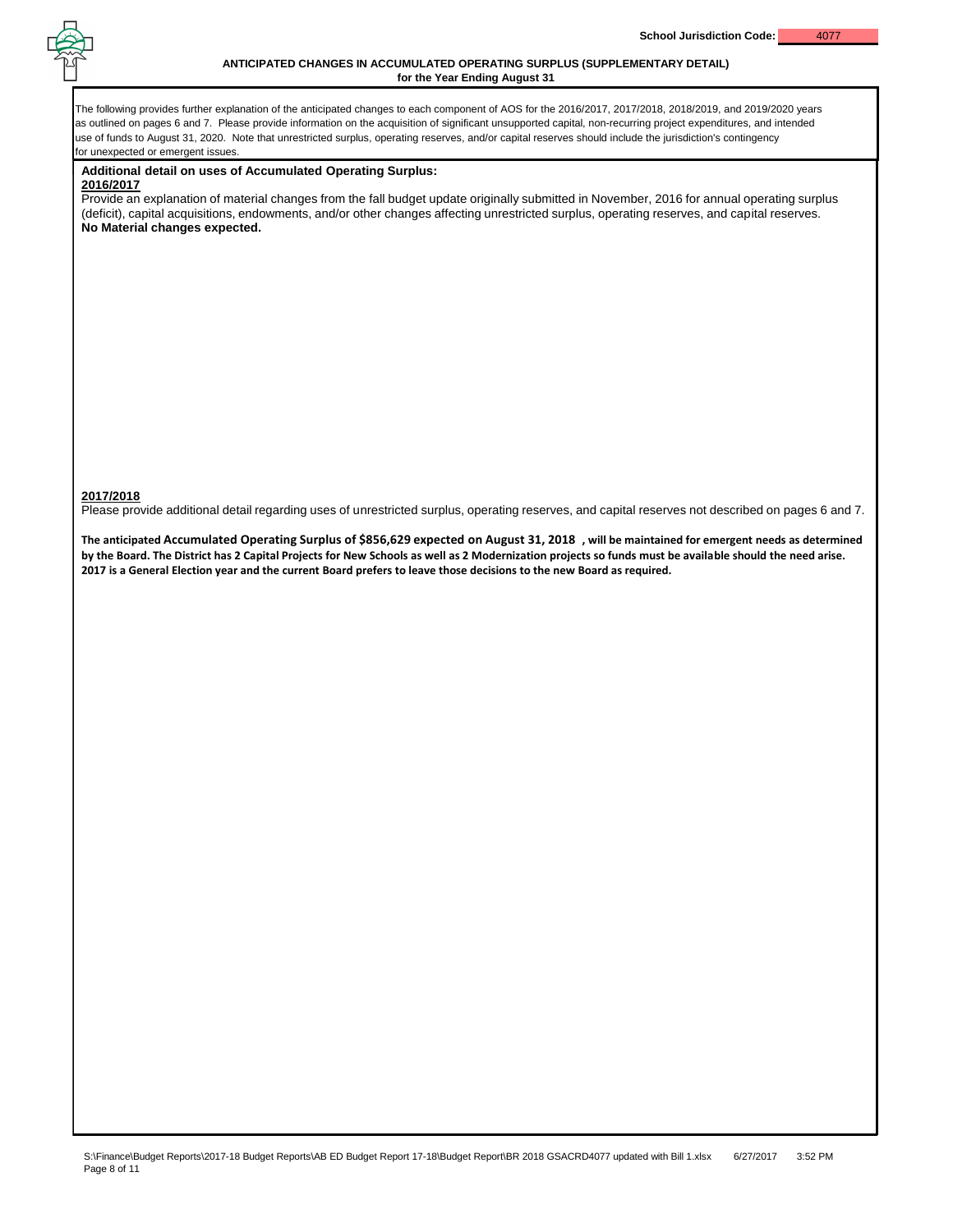

### **ANTICIPATED CHANGES IN ACCUMULATED OPERATING SURPLUS (SUPPLEMENTARY DETAIL) for the Year Ending August 31**

The following provides further explanation of the anticipated changes to each component of AOS for the 2016/2017, 2017/2018, 2018/2019, and 2019/2020 years as outlined on pages 6 and 7. Please provide information on the acquisition of significant unsupported capital, non-recurring project expenditures, and intended use of funds to August 31, 2020. Note that unrestricted surplus, operating reserves, and/or capital reserves should include the jurisdiction's contingency for unexpected or emergent issues. **Additional detail on uses of Accumulated Operating Surplus: 2018/2019** Please provide additional detail regarding uses of unrestricted surplus, operating reserves, and capital reserves not described on pages 6 and 7. **No additional detail at this time. 2019/2020** Please provide additional detail regarding uses of unrestricted surplus, operating reserves, and capital reserves not described on pages 6 and 7. **No additional detail at this time. August 31, 2020** Describe the jurisdiction's intended use of unrestricted surplus, operating reserves, and capital reserves balances expected as at August 31, 2020. **No additional detail at this time.**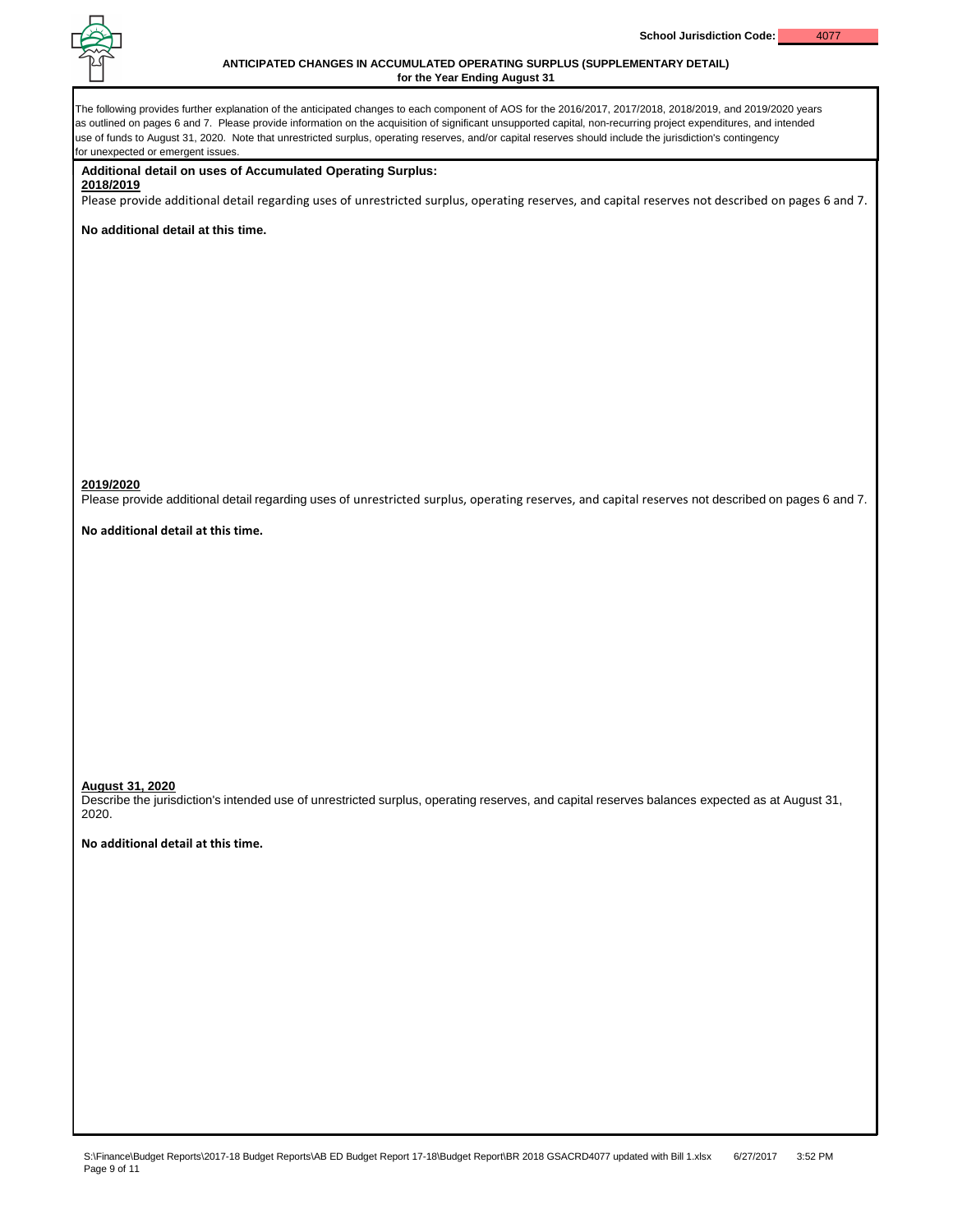

|                                                                                                                                                                                                                                                                                                                                                          | <b>Budgeted</b> | <b>Actual</b><br>2017/2018   2016/2017   2015/2016 | <b>Actual</b> | <b>Notes</b>                                                                                      |  |  |  |  |  |
|----------------------------------------------------------------------------------------------------------------------------------------------------------------------------------------------------------------------------------------------------------------------------------------------------------------------------------------------------------|-----------------|----------------------------------------------------|---------------|---------------------------------------------------------------------------------------------------|--|--|--|--|--|
|                                                                                                                                                                                                                                                                                                                                                          | (Note 2)        |                                                    |               |                                                                                                   |  |  |  |  |  |
| <b>IGRADES 1 TO 12</b>                                                                                                                                                                                                                                                                                                                                   |                 |                                                    |               |                                                                                                   |  |  |  |  |  |
| <b>Eligible Funded Students:</b>                                                                                                                                                                                                                                                                                                                         |                 |                                                    |               |                                                                                                   |  |  |  |  |  |
| Grades 1 to 9                                                                                                                                                                                                                                                                                                                                            | 4,021           | 4,082                                              | 4,200         | Head count                                                                                        |  |  |  |  |  |
| Grades 10 to 12                                                                                                                                                                                                                                                                                                                                          | 1,317           | 1,342                                              | 1,375         | Note 3                                                                                            |  |  |  |  |  |
| <b>Total</b>                                                                                                                                                                                                                                                                                                                                             | 5,338           | 5,424                                              | 5,575         | Grades 1-12 students eligible for base instruction funding from Alberta Education.                |  |  |  |  |  |
| <b>Percentage Change</b>                                                                                                                                                                                                                                                                                                                                 | $-1.6%$         | $-2.7%$                                            |               |                                                                                                   |  |  |  |  |  |
| <b>Other Students:</b>                                                                                                                                                                                                                                                                                                                                   |                 |                                                    |               |                                                                                                   |  |  |  |  |  |
| Total                                                                                                                                                                                                                                                                                                                                                    | 35              | 38                                                 |               | 35 Note 4                                                                                         |  |  |  |  |  |
| <b>Total Net Enrolled Students</b>                                                                                                                                                                                                                                                                                                                       | 5,373           | 5,462                                              | 5,610         |                                                                                                   |  |  |  |  |  |
| <b>Home Ed and Blended Program Students</b>                                                                                                                                                                                                                                                                                                              |                 |                                                    | $\sim$        | Note 5                                                                                            |  |  |  |  |  |
| <b>Total Enrolled Students, Grades 1-12</b>                                                                                                                                                                                                                                                                                                              | 5,374           | 5,462                                              | 5,610         |                                                                                                   |  |  |  |  |  |
| <b>Percentage Change</b>                                                                                                                                                                                                                                                                                                                                 | $-1.6%$         | $-2.6%$                                            |               |                                                                                                   |  |  |  |  |  |
| Of the Eligible Funded Students:                                                                                                                                                                                                                                                                                                                         |                 |                                                    |               |                                                                                                   |  |  |  |  |  |
| <b>Students with Severe Disabilities</b>                                                                                                                                                                                                                                                                                                                 | 147             | 145                                                |               | 186 FTE of students with severe disabilities as reported by the board via PASI.                   |  |  |  |  |  |
| <b>Students with Mild/Moderate Disabilities</b>                                                                                                                                                                                                                                                                                                          | 481             | 449                                                |               | 575 FTE of students identified with mild/moderate disabilities as reported by the board via PASI. |  |  |  |  |  |
| <b>EARLY CHILDHOOD SERVICES (ECS)</b><br><b>Eligible Funded Children</b>                                                                                                                                                                                                                                                                                 | 431             | 533                                                | 464           | ECS children eligible for ECS base instruction funding from Alberta Education.                    |  |  |  |  |  |
| <b>Other Children</b>                                                                                                                                                                                                                                                                                                                                    | 25              | 22                                                 | 36            | ECS children not eligible for ECS base instruction funding from Alberta Education.                |  |  |  |  |  |
| <b>Total Enrolled Children - ECS</b>                                                                                                                                                                                                                                                                                                                     | 456             | 555                                                | 500           |                                                                                                   |  |  |  |  |  |
| <b>Program Hours</b>                                                                                                                                                                                                                                                                                                                                     | 585             | 548                                                |               | 546 Minimum: 475 Hours                                                                            |  |  |  |  |  |
| <b>FTE Ratio</b>                                                                                                                                                                                                                                                                                                                                         | 0.616           | 0.577                                              |               | 0.575 Actual hours divided by 950                                                                 |  |  |  |  |  |
| <b>FTE's Enrolled, ECS</b>                                                                                                                                                                                                                                                                                                                               | 281             | 320                                                | 288           |                                                                                                   |  |  |  |  |  |
| <b>Percentage Change</b>                                                                                                                                                                                                                                                                                                                                 | $-12.3%$        | 11.3%                                              |               |                                                                                                   |  |  |  |  |  |
| Of the Eligible Funded Children:                                                                                                                                                                                                                                                                                                                         |                 |                                                    |               |                                                                                                   |  |  |  |  |  |
| <b>Students with Severe Disabilities</b>                                                                                                                                                                                                                                                                                                                 | 92              | 115                                                |               | 102 FTE of students with severe disabilities as reported by the board via PASI.                   |  |  |  |  |  |
| <b>Students with Mild/Moderate Disabilities</b>                                                                                                                                                                                                                                                                                                          | 55              | 68                                                 |               | 56 FTE of students identified with mild/moderate disabilities as reported by the board via PASI.  |  |  |  |  |  |
|                                                                                                                                                                                                                                                                                                                                                          |                 |                                                    |               |                                                                                                   |  |  |  |  |  |
| <b>NOTES:</b><br>Enrolment is to be completed WHEREVER APPLICABLE and are 'as at September 30th' for each year.                                                                                                                                                                                                                                          |                 |                                                    |               |                                                                                                   |  |  |  |  |  |
| [2) Budgeted enrolment is to be based on best information available at time of the 2016/2017 budget report preparation.                                                                                                                                                                                                                                  |                 |                                                    |               |                                                                                                   |  |  |  |  |  |
| (3) The # of FTE grade 10-12 students is determined by taking the total # of students' credits / 35; where 35 CEU's = 1 FTE.                                                                                                                                                                                                                             |                 |                                                    |               |                                                                                                   |  |  |  |  |  |
| Other Grade 1-12 students that are not eligible for base instruction funding from Alberta Education include First Nations students living on reserves for which tuition fee payments are<br>$ 4\rangle$<br>made from Band or AANDC (Code 330), students younger than 5 1/2 or older than 20, and out-of-province and foreign students.                   |                 |                                                    |               |                                                                                                   |  |  |  |  |  |
| Because they are funded separately, Home Education students are not included with total net enrolled students. In the blended program, funding per student is pro-rated on the<br>$\vert 5)$<br>percentage of the student's program which is taken at school and at home; home education students are assigned a weighting of 0.25 FTE for base funding. |                 |                                                    |               |                                                                                                   |  |  |  |  |  |

# **PROJECTED STUDENT STATISTICS FULL TIME EQUIVALENT (FTE) ENROLLED STUDENTS**